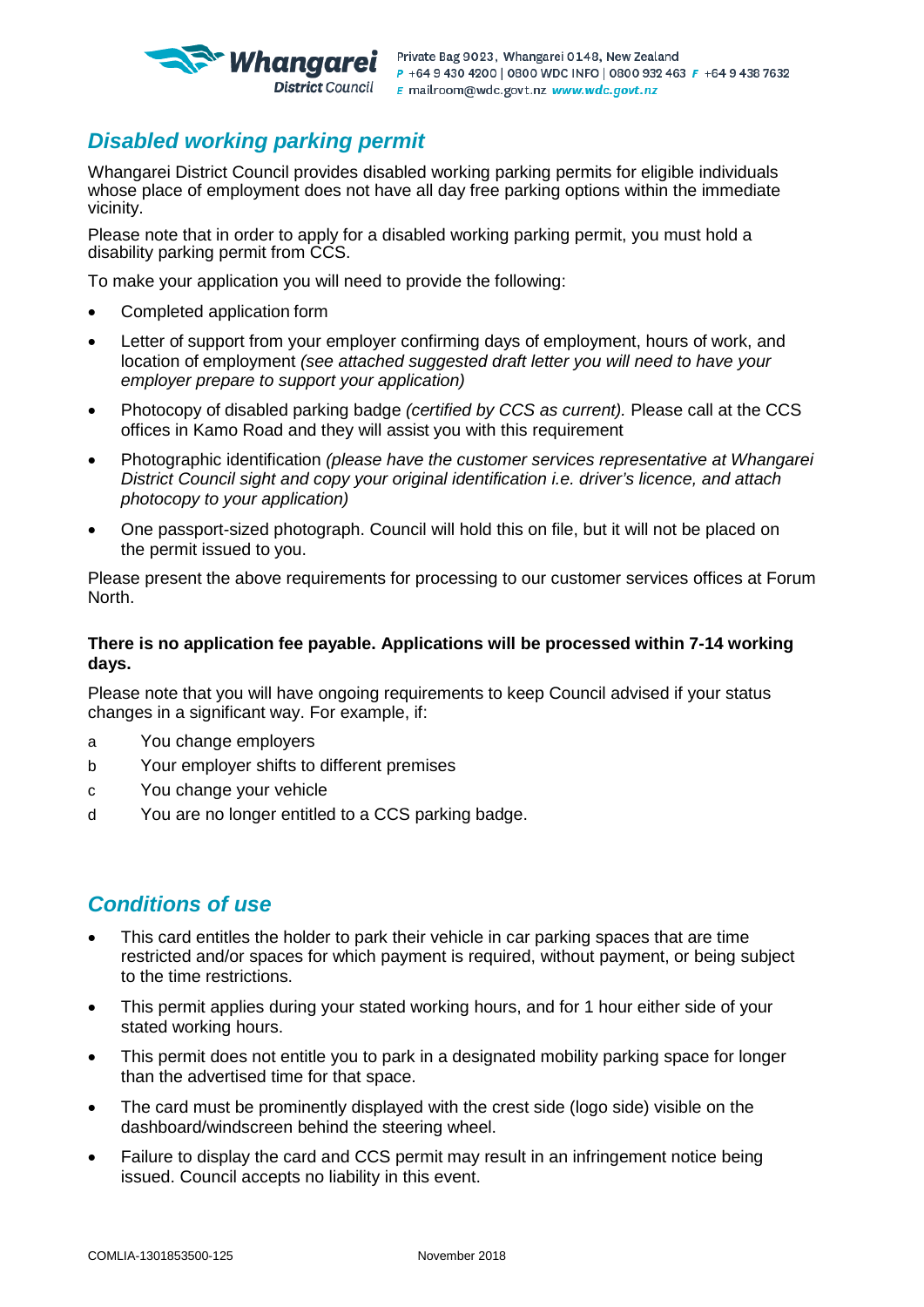

# *Application for disabled working parking permit*

| <b>Personal details</b>              |                                                                                                                      |                                                      |
|--------------------------------------|----------------------------------------------------------------------------------------------------------------------|------------------------------------------------------|
| Family name                          |                                                                                                                      |                                                      |
| First names                          | <u> 1989 - John Stein, amerikansk politiker (* 1989)</u>                                                             |                                                      |
| <b>Address</b>                       |                                                                                                                      |                                                      |
|                                      |                                                                                                                      |                                                      |
| Phone                                | Mobile                                                                                                               |                                                      |
| Work phone                           | Email                                                                                                                |                                                      |
| Licence no                           | <b>Class</b>                                                                                                         | <u> 1989 - Johann Barn, fransk politik (f. 1989)</u> |
| Issue date                           | Expiry date                                                                                                          |                                                      |
| CCS Disability parking permit number |                                                                                                                      |                                                      |
| Vehicle registration                 |                                                                                                                      |                                                      |
|                                      |                                                                                                                      |                                                      |
| <b>Work details</b>                  |                                                                                                                      |                                                      |
| Occupation                           |                                                                                                                      |                                                      |
| Name of employer                     |                                                                                                                      |                                                      |
| Address of employment                |                                                                                                                      |                                                      |
| Employer contact name                | <u> 1989 - Johann Barbara, martxa alemaniar argumento de la contrada de la contrada de la contrada de la contrad</u> |                                                      |
| Contact phone number                 |                                                                                                                      |                                                      |

### **Office use**

| Date of issue              |  |
|----------------------------|--|
| Expiry date                |  |
| WDC staff name             |  |
| <b>WDC</b> staff signature |  |